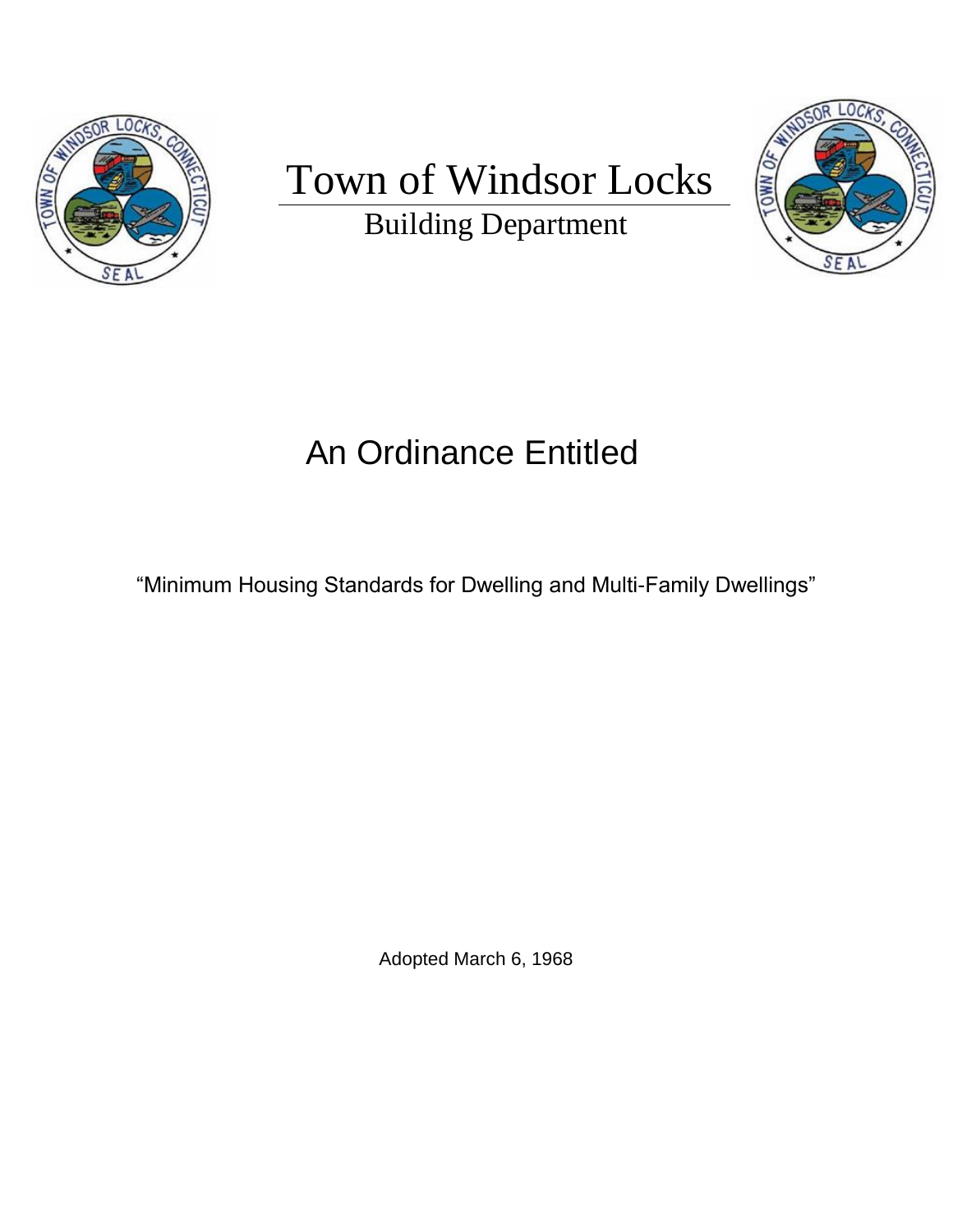# **SECTION 1.0 INTRODUCTION, GENERAL PURPOSE, SCOPE**

In order to clarify Housing Code requirements for the Town of Windsor Locks, Connecticut, this separate document is created which encompasses all the necessary factors governing habitation in present society. To accomplish this end, all present ordinances pertaining to housing which are now contained in the Revised Zoning Ordinance, dated March 14, 1966, are presented as a compendium to this document and form an integral part of this document.

This ordinance shall be entitled, "Housing Code of the Town of Windsor Locks, Connecticut," and shall apply to all citizens of Windsor Locks. No person shall occupy, rent, lease, or let to another for occupancy any dwelling unit which does not comply with this ordinance, except that the owner(s) of any existing nonconforming dwelling shall have a reasonable time within which to correct the violation. Reasonable time is defined as a minimum of thirty (30) days and a maximum of ninety (90) days. The Housing Inspector shall decide as to what is deemed reasonable on an individual basis dependent upon particular circumstances.

### **SECTION 2.0 DEFINITIONS**

**Scope:** Unless otherwise expressly stated, the following terms shall for the purpose of this Code have the meanings indicated in this section.

- **a. Interchangeability—**Words used in the present tense include the future; words in the masculine gender include the feminine and neuter; the singular number includes the plural and the plural the singular.
- **b. Terms Defined in Building Code—**Where terms are not defined in this section and are defined in the Building Code, they shall have the meanings ascribed to them as in the Building Code.
- **c. Terms Not Defined—**Where terms are not defined under the provisions of this Code or under the provisions of the Building Code, they shall have ascribed to them their ordinarily accepted meanings or such as the context herein may imply.

#### **SECTION 2.1 APPLIED MEANING OF WORDS AND TERMS**

- **1. Approved—**Approved as applied to a material, device, or method of construction shall mean approved by the building-housing inspector under the provision of this Code or approved by other authority designed by law to give approval in the matter in question.
- **2. Basement—**A portion of the building partly under ground, but having less than half its clear height below the average grade of the adjoining ground.
- **2a. Cellar—**The portion of the building partly under ground, having half or more than half of its clear height below the average grade of the adjoining ground.
- **3. Building Code—**The Basic Building Code, latest edition, and accumulative supplements issued by the State of Connecticut Public Works Department; or such earlier edition and supplement thereof officially adopted by the Board of Selectmen.
- **4. Dwelling—**Dwelling shall mean any building which is used or intended to be used in whole or in part for living or sleeping by human occupants; provided that temporary housing as hereinafter defined shall not be regarded as a dwelling.
- **5. Dwelling Unit—**Dwelling Unit shall mean any room or group of rooms located within a dwelling for use by one or more individuals and forming a single housekeeping unit with facilities which are used or intended to be used for living, sleeping, cooking, and eating.
- **6. One-Family Dwelling—**A building containing one dwelling unit with one family (refer to Item 12 below).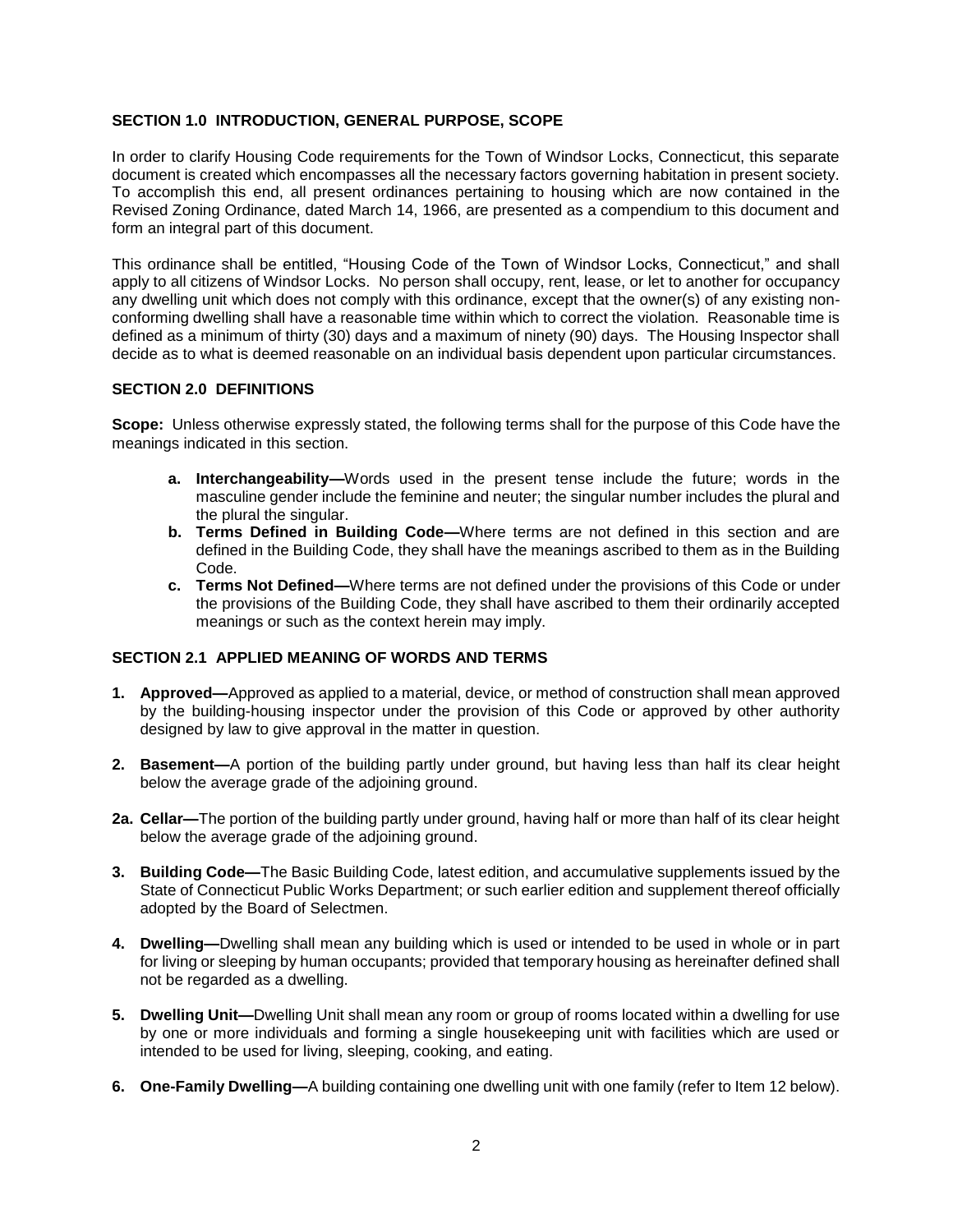- **7. Two-Family Dwelling—**A building containing two (2) dwelling units with two (2) families (refer to Item 12 below).
- **8. Multi-Family Apartment House—**A building containing more than two (2) dwelling units.
- **9. Hotel—**A building arranged or used for sheltering, sleeping, or feeding, for compensation, of more than twenty (20) individuals.
- **10. Exterior Property Areas—**The open space on the premises and on adjoining property under the control of owners or operators of such property.
- **11. Extermination—**The control and elimination of insects, rodents, or other pests by eliminating their harborage places; by removing or making inaccessible materials that may serve as their food; by safe and approved methods of poisoning, fumigating, trapping, or other approved means of elimination.
- **12. Family—**A group of persons related by blood, marriage, or adoption within and including the degree of first cousins.
- **13. Fire Marshal—**The legally appointed person responsible for the enforcement of the Fire Safety Code, State of Connecticut.
- **14. Garbage—**The animal and vegetable waste resulting from the handling, preparation, cooking, and consumption of food.
- **15. Gross Floor Area—**The total area of all habitable space in a building or structure.
- **16. Habitable Room—**A room or enclosed floor space arranged for living, eating, and sleeping purposes (not including bathrooms, water closets compartments, laundries, pantries, foyers, hallways, and other accessory floor space).
- **17. Housing Inspector—**The official designated herein or otherwise charged with the responsibilities of administering this Code, or his duly authorized representative.
- **18. Infestation—**The presence, within or around a dwelling, of insects, rodents, vermin, or other pests.
- **19. Motel—**For purposes of this Code, a motel shall be defined the same as a hotel (refer to Item 9 above).
- **20. Openable Area—**That part of a window or door which is available for unobstructed ventilation and which opens directly to the outdoors.
- **21. Operator—**Any person who has charge, care, or control of a building, including a rooming house, or part thereof, in which dwelling units or rooming are let or offered for occupancy.
- **22. Owner—**The owner or owners of the freehold of the premises or lesser estate therein, a mortgagee or vendee in possessions, assignee, of rents, receiver executor, trustee, lessee, or other firm or corporation in control of a building; or their duly authorized agents.
- **23. Person—**An individual, firm, corporation, association, or partnership.
- **24. Plumbing or Plumbing Fixtures—**Water heating facilities, water pipes, gas pipes, garbage and disposal units, waste lavatories, bathtubs, shower baths, installed clothes washing machines, or other similar equipment, catch basins, drains, vents, or other similarly supplied fixtures together with all connections to water, gas, sewer, or vent lines.
- **25. Premises—**A lot, plot, or parcel of land including the buildings or structures thereon.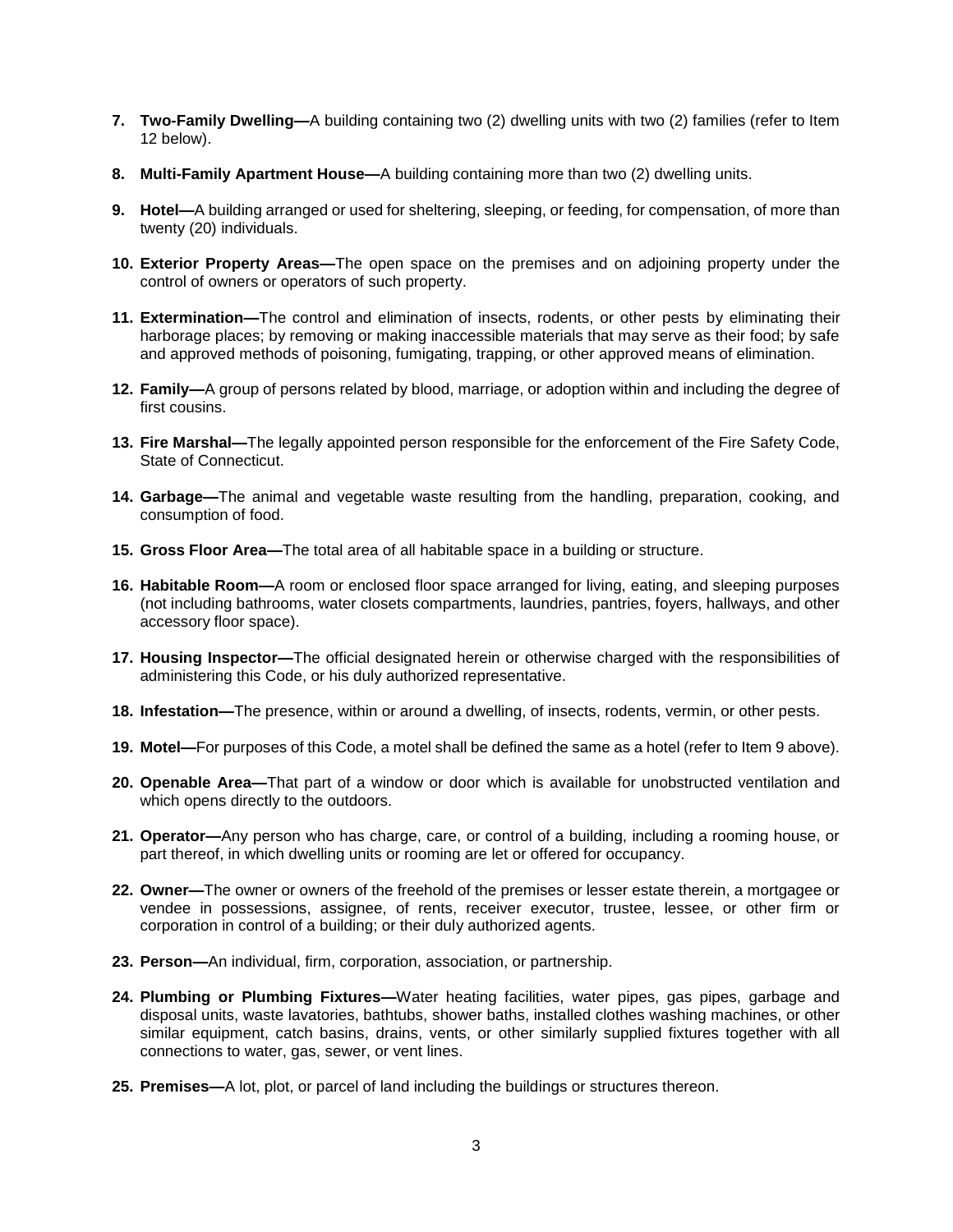- **26. Residence Building—**A building in which sleeping accommodations or sleeping accommodations and cooking facilities as a unit are provided; except when classified as an institution under the Building Code.
- **27. Rooming House—**Any residence, building, or any part thereof containing three (3) or more rooming units in which space is let by the owner or operator to persons who are not members of the family.
- **28. Rooming Unit—**Any room or group of rooms forming a single habitable unit used or intended to be used for living and sleeping, but not for cooking or eating purposes.
- **29. Rubbish—**Combustible and non-combustible waste materials, except garbage; and the term shall include the residue from the burning of wood, coal, coke, and other combustible materials, paper rags, cartons, boxes, wood, excelsior, rubber, leather, tree branches, yard trimmings, tin cans, metals, mineral matter, glass, crockery, dust, and other similar material.
- **30. Supplied—**Installed, furnished, or provided by the owner or operator.
- **31. Ventilation—**The process of supplying and removing air by natural or mechanical means to or from any space.
- **32. Mechanical—**Ventilation by power-driven devises.
- **33. Natural—**Ventilation by opening to outer air through windows, skylights, doors, louvres, or stacks without wind driven devices.
- **34. Workmanlike—**Whenever the words "workmanlike, state of maintenance, and repair" are used in this Code, they shall mean that such maintenance and repair shall be made in a reasonably skillful and safe manner.
- **35. Yard—**An open unoccupied space on the same lot with a building extending along the entire length of a street, or rear, or interior lot line.
- **36. Sewer System—**An approved sanitary sewer in compliance with the Sanitary Ordinance of the Town of Windsor Locks.

# **SECTION 3.0 RESPONSIBILITIES OF OWNERS AND OCCUPANTS**

**3.1** No owner or other person shall occupy or let to another person any vacant dwelling or dwelling unit unless it and the premises are clean, sanitary, fit for human occupancy, and comply with all applicable legal requirements of the State of Connecticut and the Town of Windsor Locks.

**3.2** Every owner of a dwelling containing two (2) or more dwelling units shall maintain in a clean and sanitary condition the shared or public areas of the dwelling and premises thereof and shall supply facilities or containers for the sanitary and safe storage and/or disposal of rubbish and garbage. Garbage containers used for storage pending collection shall be rodent proof, insect proof, and watertight.

**3.3** Every occupant of a dwelling or dwelling unit shall maintain in a clean and sanitary condition that part or those parts of the dwelling, dwelling unit, and premises thereof that he occupies and controls and shall dispose of or store pending collection all his rubbish and garbage in a clean, sanitary, and safe manner. Garbage containers used for storage pending collection shall be rodent proof, insect proof, and watertight.

#### **SECTION 4.0 FACILITIES AND EQUIPMENT, MINIMUM STANDARDS**

No person shall occupy as owner, occupant, or let to another for occupancy any dwelling or dwelling unit for the purpose of living, sleeping, cooking, or eating therein, which does not comply with the following requirements: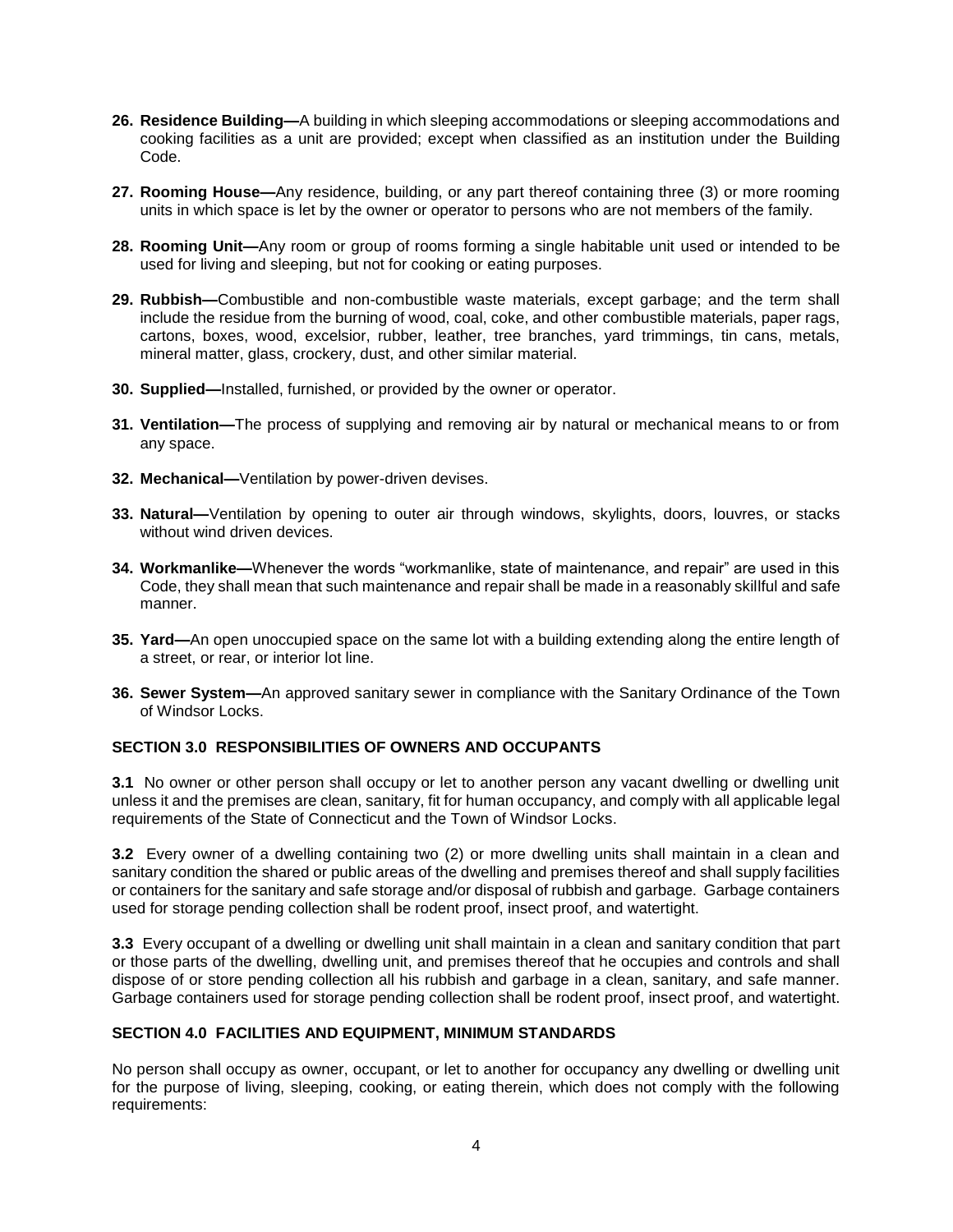**4.1** Every dwelling unit shall have a room or portion of a room in which food may be prepared and/or cooked and which shall be equipped with the following:

**4.1.1** Kitchen sink in good working condition and properly connected to an approved water supply providing at all times an adequate amount of heated and unheated running water under pressure and properly connected to a sewer or approved septic tank.

**4.1.2** Cabinets and/or shelves for the storage of kitchen utensils and dry goods and food that does not under ordinary maximum summer conditions require refrigeration for safe keeping.

**4.1.3** A stove for cooking food and a refrigerator for the safe storage of food at temperatures between 30 degrees Fahrenheit and 50 degrees Fahrenheit, which are properly installed with all necessary connections for safe, sanitary, and efficient operation, provided that such stove and refrigerator need not be installed when a dwelling unit is not occupied and when the occupant is expected to provide same upon occupancy, and that sufficient spare for the safe and efficient installation and operation of said stove and refrigerator is provided.

**4.2** Every dwelling unit shall have adequate bathroom facilities consisting of a water closet, lavatory basin, and tub or shower, all properly connected to a water system that at all times provides an adequate amount of running water under pressure, heated and unheated as applicable, and all properly connected to a sewer system or approved septic tank. These facilities may be combined in one room or in more than one room so long as privacy is afforded to the person within the room.

**4.3** Every dwelling unit shall have one or more approved means of egress leading to safe and open space at ground level as required by the State of Connecticut and by the Town of Windsor Locks.

#### **SECTION 5.0 LIGHT AND VENTILATION, MINIMUM STANDARDS**

No person shall occupy as owner, occupant, or let to another for occupancy any dwelling or dwelling unit for the purpose of living therein which does not comply with the following requirements:

**5.1** Every habitable room shall have at least one window or skylight facing directly outdoors and the minimum total window area shall be ten percent of the floor area. At least one half of the minimum window areas shall be capable of being easily opened to allow adequate ventilation of the room unless other approved means of adequate ventilation are provided. Ventilating portions of windows and exterior doors or doors opening directly from a dwelling unit to outside space shall have inset screen and screen doors installed during the warm months of the year.

**5.2** Every bathroom and water closet shall comply with the light and ventilation requirement for habitable rooms contained in Paragraph 5.1 except that no window or skylight shall be required in adequately ventilated bathrooms and water closet compartments equipped with an approved ventilation system.

**5.3** Every habitable room shall have an electric service and outlets and/or fixtures capable of providing at least three watts per square foot of floor area with at least one wall type electric convenience outlet for each room other than the kitchen which must have at least two outlets.

**5.4** Every water closet compartment, bathroom, laundry room, furnace room, and public hall shall contain at least one supplied ceiling or wall type electric light fixture.

**5.5** Every public hall and stairway in every multiple dwelling shall be adequately lighted at all times so as to provide at least six (6) foot candles of light at the tread or floor level. Every public hall and stairway in structures containing not more than two (2) dwelling units shall be supplied with conveniently located light switches, controlling an adequate lighting system which may be turned on when needed instead of full time lighting.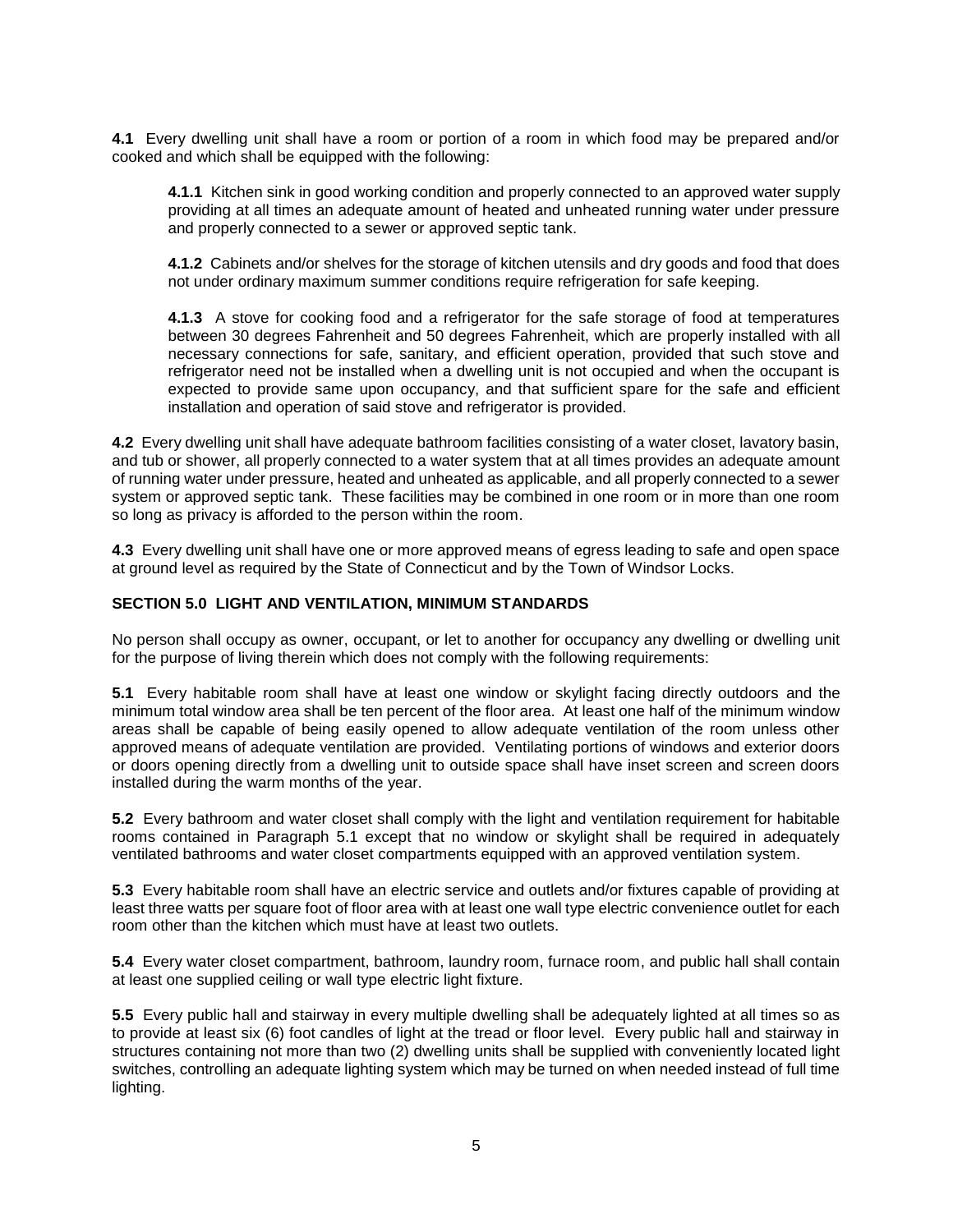**5.6** Every public hallway which exceeds 15 feet in length shall be equipped with an approved emergency (zoned) lighting system.

# **SECTION 6.0 HEATING, MINIMUM THERMAL STANDARDS**

No person shall occupy as owner, occupant, or let to another for occupancy any dwelling or dwelling unit for the purpose of living therein which does not comply with the following requirements:

**6.1** Every dwelling shall have heating facilities which are properly installed and are maintained in a safe working condition and are capable of safely and adequately heating all habitable rooms, bathrooms, and water closet compartments in every dwelling unit located therein to a temperature of at least 68 degrees Fahrenheit at a distance of three (3) feet above floor level when the outside temperature is 0 degrees Fahrenheit. Unvented flame space heaters are prohibited. Underwriters Laboratory approved portable electric heaters are acceptable, provided they are adequately protected by fusing.

# **SECTION 7.0 MAINTENANCE, SAFE AND SANITARY OF PARTS OF DWELLING AND DWELLING UNITS**

No person shall occupy as owner, occupant, or let to another for occupancy any dwelling or dwelling unit for the purpose of living therein which does not comply with the following requirements:

**7.1** Every foundation, floor, roof, ceiling, exterior and interior wall shall be reasonably weathertight, watertight, and damp-free; shall be kept in sound condition and good repair; and shall provide reasonable privacy for the occupants. Rain water shall drain from roofs so as not to cause dampness in walls, ceilings, or floors of any habitable room, bathroom, or water closet compartment.

**7.2** Every window, exterior door, ventilator, skylight, basement hatchway, or similar devices shall be kept rodent proof and reasonably watertight and weathertight and shall be maintained in sound working condition and good repair.

**7.3** Every dwelling, other building, or accessory structure shall be rodent proof and maintained so as to prevent rodent harborage.

**7.4** Every foundation, roof, floor, exterior and interior walls, ceilings, inside and outside stairs, every porch, and every appurtenance thereto shall be safe to use and capable of supporting the loads that normal use may cause to be placed thereon and shall be maintained in sound condition and good repair.

**7.5** All required utilities, facilities, and equipment including plumbing fixtures, chimneys, flues, piping, heating, and lighting systems and equipment shall be so installed and maintained as to function in a safe, sanitary and effective manner, and they shall not be removed or shut off or disconnected except temporarily for repairs or alterations or upon the approval of the Housing Inspector.

**7.6** All construction and materials and ways and means of egress and installation and use of equipment shall conform to applicable state and local laws dealing with fire protection.

# **SECTION 8.0 MINIMUM SPACE, USE, AND LOCATION REQUIREMENTS**

No person shall occupy or let to be occupied any dwelling or dwelling unit for the purpose of living therein which does not comply with the following requirements:

**8.1** Every dwelling unit shall contain at least 150 square feet of floor space for the first occupancy thereof and at least 100 square feet of floor space for every additional occupancy thereof, the floor space to be calculated on the basis of total habitable room area.

**8.2** Every room occupied for sleeping purposes shall contain at least 60 square feet of floor area for the first adult occupant and at least 40 square feet of floor area for each additional adult occupant thereof.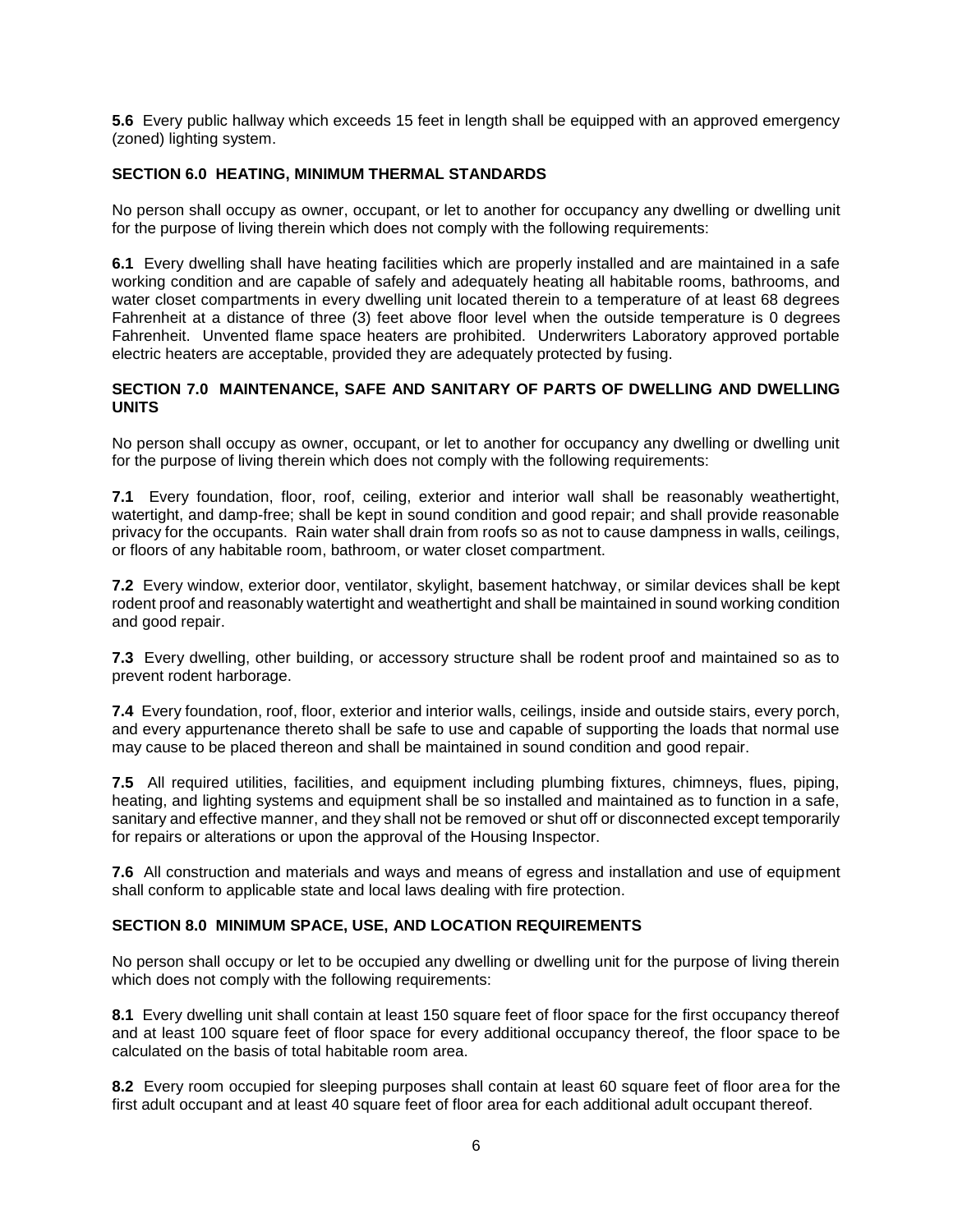**8.2.1** Every room occupied for sleeping purposes shall contain at least 35 square feet of floor area for each child.

**8.3** At least one-half of the floor area of every habitable room shall have a ceiling height of at least seven feet and the floor area of that part of any room when the ceiling height is less than four feet shall not be considered as part of the floor area in computing the total floor area of the room for the purpose of determining the maximum permissible occupancy thereof.

**8.4** No portion of a building, the floor area of which is partially or totally below grade shall be used as sleeping room or dwelling unit unless, in addition to the other provisions of this Code, the floor and walls are of waterproof and dampproof construction, and the minimum aggregate glass area of windows as required is located entirely above the grade of the ground adjoining in such window area.

# **SECTION 9.0 ROOMING HOUSE**

No person shall operate a rooming house or shall occupy or let to another for occupancy any rooming unit in any rooming house except in compliance with the provisions of every section of this ordinance other than the provisions of Section 3 and Section 4. No owner or other person shall occupy or let to another person any vacant rooming unit unless it is clean, sanitary, and fit for human occupancy, and complies with all applicable requirements of this ordinance and of any rules and regulations adopted pursuant thereto.

**9.1** No person shall operate a rooming house unless approved by the Fire Marshal and he holds a valid rooming house permit issued by the Board of Selectmen upon recommendation of the Housing Inspector in the name of the operator and for the specific dwelling or dwelling unit. This permit shall not be transferable and shall be displayed in a conspicuous place within the rooming house at all times. Every person holding such a permit shall give notice in writing to the Housing Inspector within 24 hours after having sold, transferred, given away, or otherwise disposed of ownership of, interest in, or control of any rooming house. Such notice shall include the name and address of the person succeeding to the ownership or control of such rooming house. Every rooming house permit shall expire at the end of one year following its date of issuance unless sooner suspended or revoked as hereinafter provided.

**9.1.1** Prior to the issuance of original permit and renewal thereof, the Housing Inspector shall inspect said rooming house to assure compliance with this Code.

**9.2** At least one flush water closet, lavatory basin, and bathtub or shower, properly connected to a water and sewer system or an approved septic tank and in good working condition shall be supplied for each six persons within a rooming house including members of the operator's family wherever they share the use of the said facilities provided:

**9.2.1** That in a rooming house where rooms are let only to males, flush urinals may be substituted for not more than one-half the required number of water closets.

**9.2.2** That all such facilities shall be so located within the dwelling as to be reasonably accessible from a common hall or passageway to all persons sharing such facilities.

**9.2.3** That every lavatory and bathtub or shower shall be supplied with hot water at all times.

**9.2.4** That no such facilities shall be located in a basement.

**9.2.5** That cooking in a rooming unit shall be prohibited. That communal cooking and dining facilities in a rooming house shall be prohibited.

**9.2.6** That rooming unit doors shall have operating locks to insure privacy.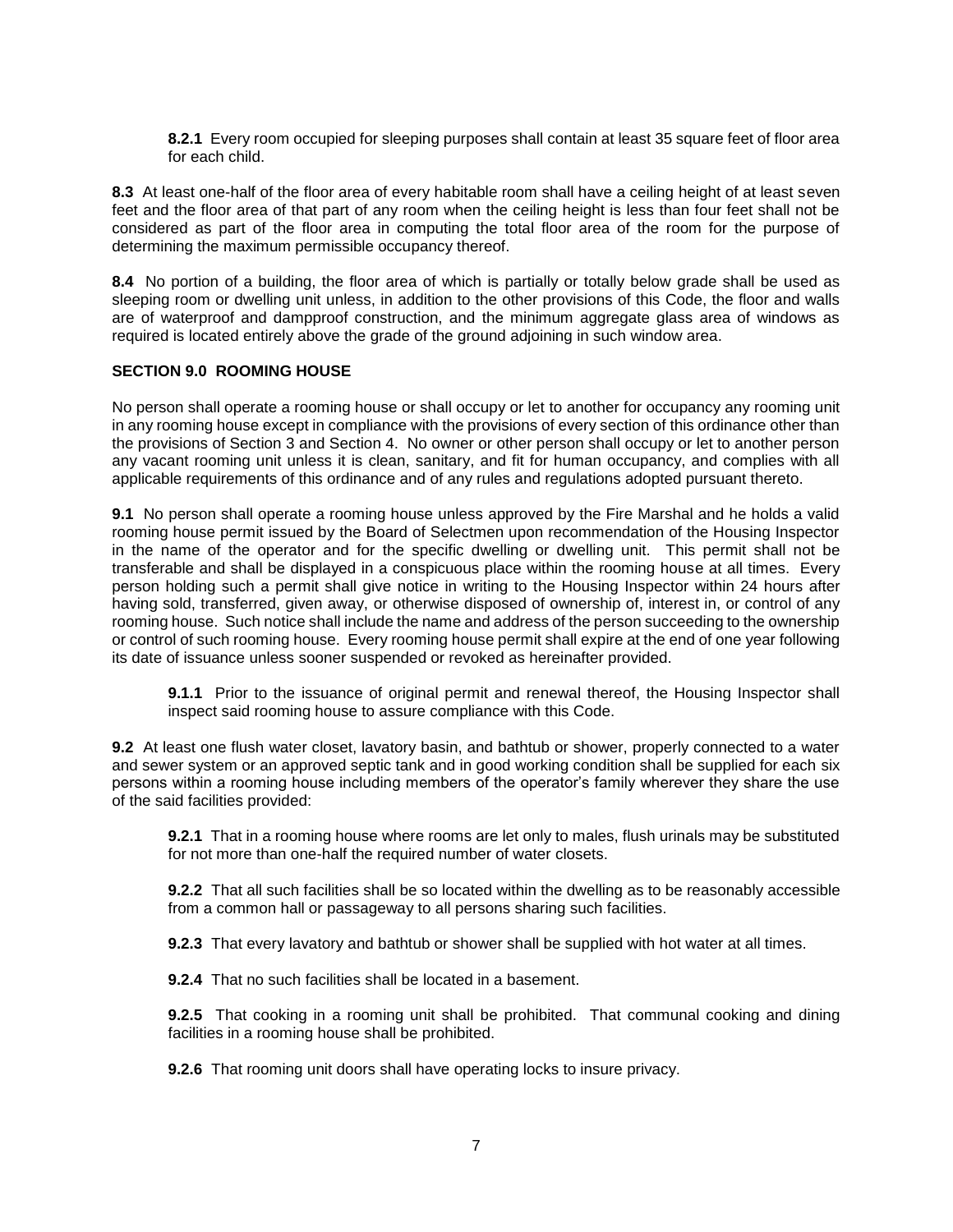**9.3** The operator of every rooming house shall change supplied bed linen and towels therein at least once each week and prior to letting any room to any occupant. The operator shall be responsible for the maintenance of all supplied bedding in a clean and sanitary manner.

**9.4** Every room occupied for sleeping purposes by one person shall contain at least 100 square feet of floor area and every room occupied for sleeping purposes by more than one person shall contain at least 70 square feet of floor space for each occupant thereof.

**9.5** Every rooming unit shall have one or more safe, unobstructed means of egress leading to safe and open space at ground level as required by the State of Connecticut and the Town of Windsor Locks.

**9.6** Every provision of this ordinance which applies to rooming house shall also apply to hotels and motels except to the extent that any such provision may be found in conflict with the laws of the State of Connecticut or the Town of Windsor Locks.

# **SECTION 10.0 INSPECTION OF DWELLINGS, DWELLING UNITS, ROOMING UNITS, AND PREMISES**

**10.1** The Housing Inspector or his duly assigned representative and/or representatives is hereby authorized to make periodic inspections between the hours of 8:00 am to 5:00 pm or at such time as mutually agreed upon with the owner or occupant to determine the condition of dwellings, dwelling units, rooming units, and premises within the Town of Windsor Locks, for the purpose of determining compliance with the provision of this ordinance.

**10.2** The owner or occupant or the person in charge thereof of each dwelling, dwelling unit, rooming unit, or premises within the Town of Windsor Locks shall give the Housing Inspector or his duly assigned representative(s) free access for the purpose of such inspection, examination, and survey. Refusal to permit entry of and free access during the inspection shall constitute a misdemeanor and upon conviction of same, the fine shall not exceed twenty-five (25) dollars for each such offense.

#### **SECTION 11.0 ENFORCEMENT**

**11.1** Whenever the Housing Inspector determines that a violation or violations to this ordinance exists, he shall give notice of the alleged violation or violations to the person or persons responsible therefor, requiring that the violation or violations be corrected. This notice shall:

- a. Be in writing.
- b. Describe the alleged violation or violations and state the address.
- c. Allow reasonable time, not to exceed ninety (90) days for the correction of the alleged violation or violations. After the passage of the period of time allowed for the correction of any alleged violation, the Housing Inspector shall reinspect the property to determine whether there has been compliance with the notice of violation. The consent of the owner, operator, or person in charge thereof shall be requested before the reinspection is made and no such reinspection shall be undertaken without such consent.

**11.2** In the event that such consent is refused, the Housing Inspector upon procurement of a duly issued search warrant is hereby authorized to enter, inspect, examine, and survey the property for the purpose of determining whether there has been compliance with the notice of violation.

# **SECTION 12.0 HOUSING CODE APPEALS BOARD HEARINGS AND APPEALS**

**12.1** There is hereby created a Housing Code Appeals Board to consist of five regular members and two alternates. Said members and alternates are to be appointed by the Board of Selectmen. Those first appointed shall be designated to serve for one, two, three, four, and five years respectively, and thereafter members shall be appointed annually to serve for five years. Each member shall serve until his successor is appointed and has qualified, and any vacancy shall be filled in like manner for the unexpired term. Three members of said board shall be chosen from the following persons: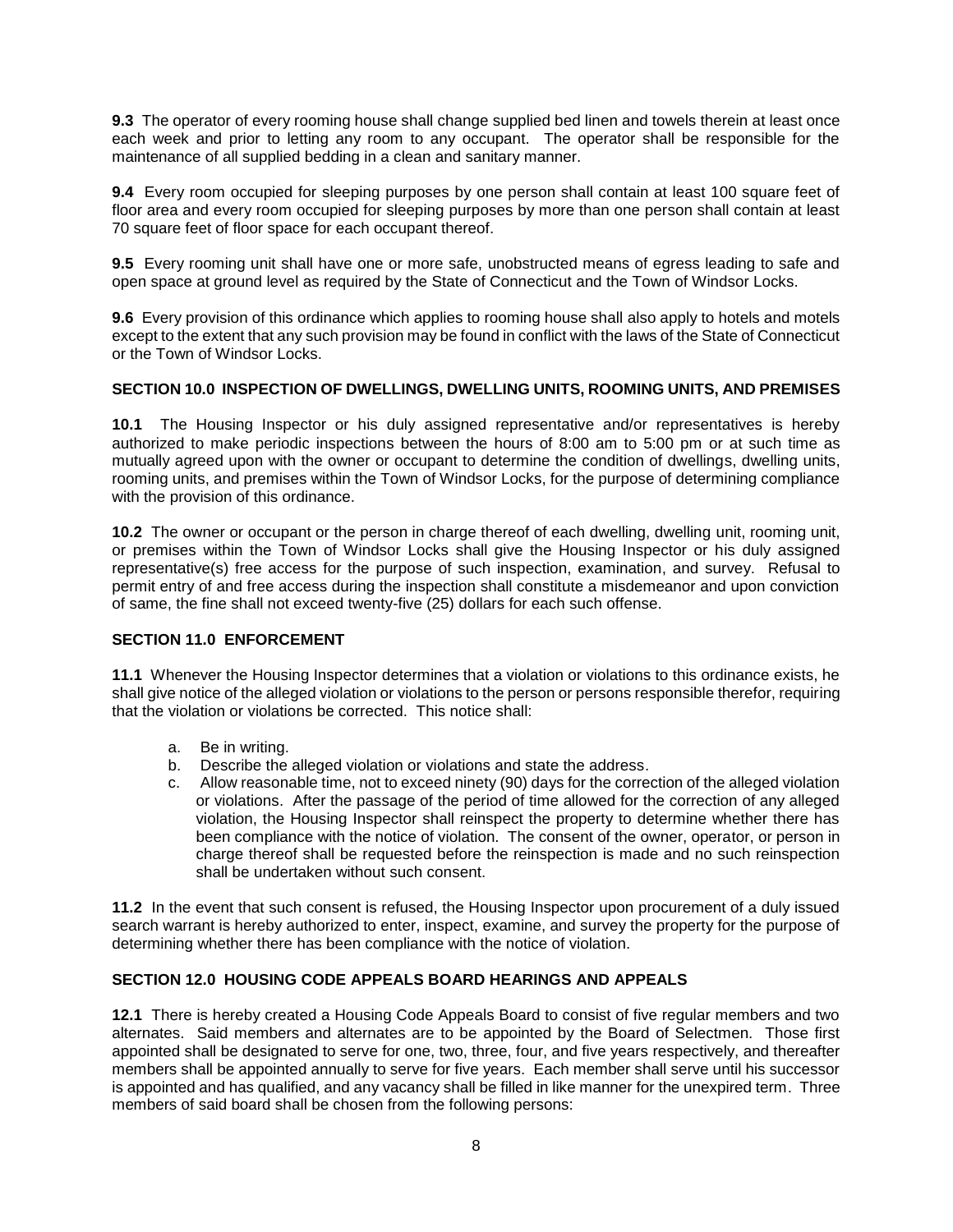- (1) A Fire Chief or Fire Marshal from the Town's Fire Department;
- (2) A licensed architect or a licensed civil engineer;
- (3) A building, plumbing, or electrical contractor;
- (4) A licensed physician or a registered nurse;
- (5) A professional social worker;
- (6) A Planning and Zoning Commissioner;
- (7) A Zoning Appeals Board Commissioner.

**12.2** Any person aggrieved by notice of the Housing Inspector issued in connection with any inspection, examination, or survey pursuant to this ordinance may request in writing a hearing on the matter before the Housing Code Appeals Board. This written request shall be submitted within twenty (20) days after the notice of the Housing Inspector is served upon such person. Within ten (10) days of the receipt of such written request, the Housing Code Appeals Board shall set a time and place for such hearing and shall notify the petitioner in writing thereof, by registered or certified mail, return receipt requested.

**12.3** A majority vote of the Housing Code Appeals Board after full hearing is had, shall sustain, modify, or withdraw the notice.

**12.4** Any person aggrieved by an order of the Housing Inspector relative to the enforcement of the Code as upheld by the Housing Code Appeals Board may within fifteen (15) days of denial appeal to the Court of Common Pleas, County of Hartford.

# **SECTION 13.0 SUSPENSION OF PERMITS OF ROOMING HOUSES**

**13.1** The Housing Inspector is hereby authorized to enter, inspect, examine, and survey all rooming houses between the hours of 8:00 am and 5:00 pm, for the purpose of determining compliance with the provisions of this ordinance or any applicable rule or regulation adopted pursuant thereto. Where violations exist, the Housing Inspector shall give notice in writing to the operator of such rooming house that unless such violations are corrected within thirty (30) days, the operator's permit shall be suspended. At the end of thirty (30) days, the Housing Inspector shall reinspect such rooming house; and if he determines that the violations have not been corrected, he shall issue an order suspending the operator's permit.

**13.2** Any person whose permit to operate a rooming house has been suspended by order of the Housing Inspector may petition for and be granted a hearing on the matter in accordance with the procedure set forth in Section 12. This petition shall be submitted within ten (10) days following the day on which the permit was suspended; otherwise, the permit shall be deemed revoked.

#### **SECTION 14.0 PENALTIES**

**14.1** Any person who shall willfully refuse or fail to obey an order of the Housing Code Board of Appeals to meet the minimum standards of this ordinance or of any rule or regulation adopted pursuant thereto shall, upon conviction, be fined not less than Ten (10) Dollars nor more than One Hundred (100) Dollars. Each day's failure to comply shall constitute a separate violation.

#### **SECTION 15.0 VALIDITY**

The validity of this Code is established by the State of Connecticut Housing Code.

#### **SECTION 16.0 DESIGNATION OF UNFIT DWELLINGS AND LEGAL PROCEDURE OF CONDEM-NATION**

**16.1** Any dwelling or dwelling unit which shall be found to have any of the following defects shall be condemned as unfit for human habitation and shall be so designated and placarded by the Health Officer and shall be vacated within thirty (30) days.